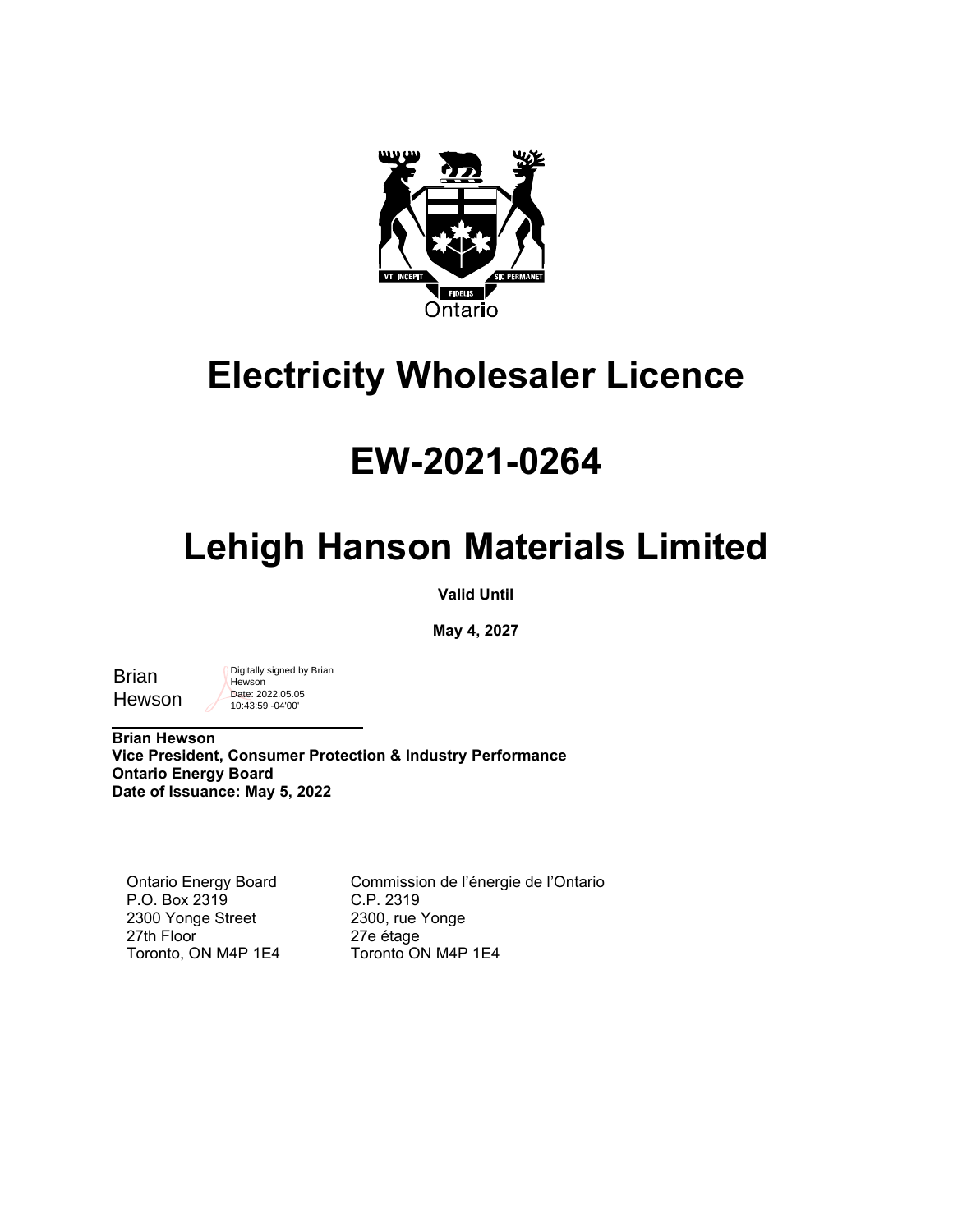## Lehigh Hanson Materials Limited<br>Electricity Wholesaler Licence EW-2021-0264

|                | <b>Table of Contents</b>                                               | Page No. |
|----------------|------------------------------------------------------------------------|----------|
| $\overline{1}$ |                                                                        |          |
| $\overline{2}$ |                                                                        |          |
| 3              |                                                                        |          |
| $\overline{4}$ | Obligation to Comply with Legislation, Regulations and Market Rules  1 |          |
| $\overline{5}$ |                                                                        |          |
| 6              |                                                                        |          |
| $\overline{7}$ |                                                                        |          |
| 8              |                                                                        |          |
| 9              |                                                                        |          |
|                |                                                                        |          |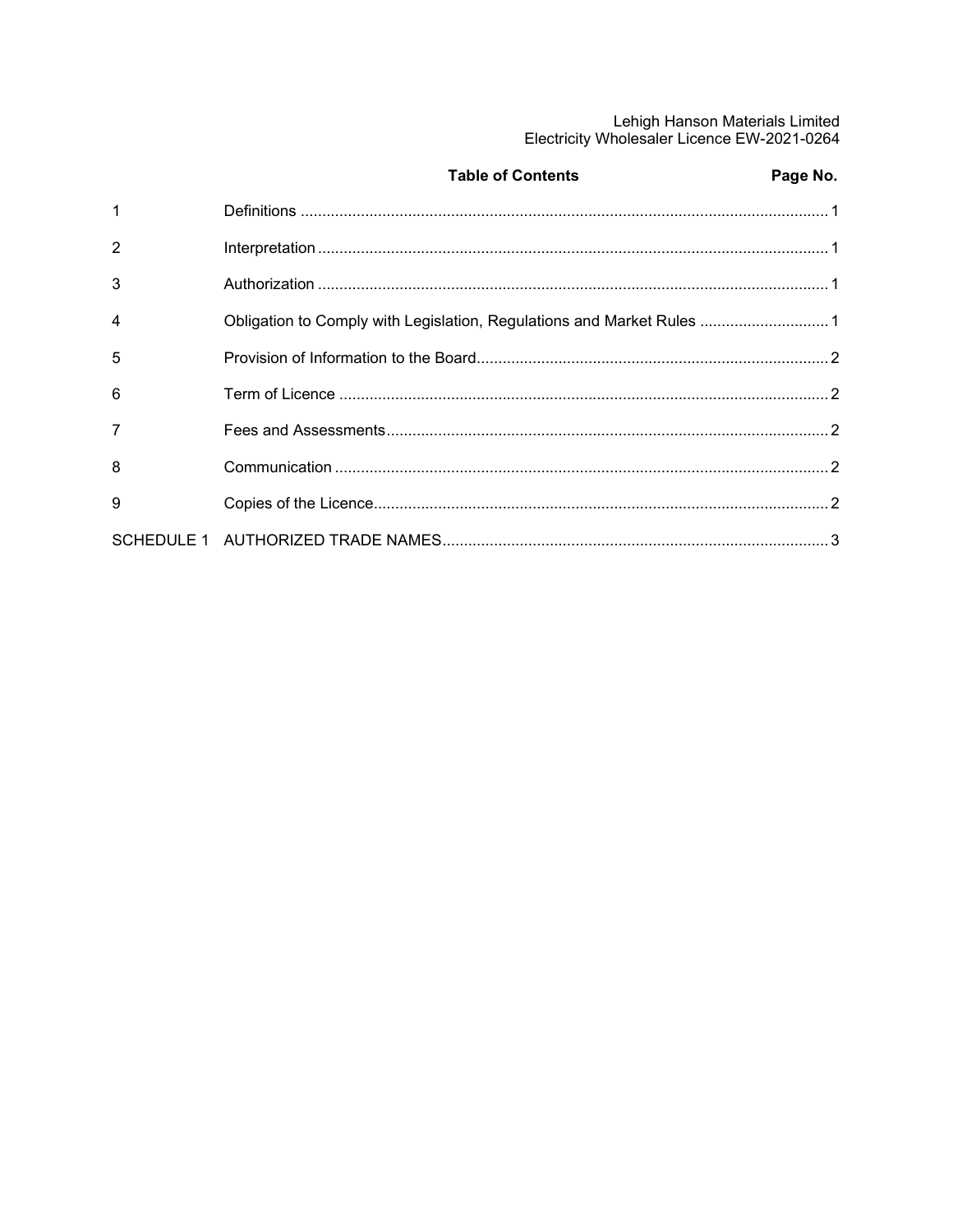#### <span id="page-2-0"></span>1 **Definitions**

In this Licence:

**"Act"** means the *Ontario Energy Board Act, 1998,* S.O. 1998, c. 15, Schedule B;

**"Electricity Act"** means the *Electricity Act, 1998, S.O. 1998,* c. 15, Schedule A;

**"Licensee"** means Lehigh Hanson Materials Limited;

**"regulation"** means a regulation made under the Act or the Electricity Act; and

**"wholesaler"** means a person who purchases electricity or ancillary services in the IESOadministered markets or directly from a generator or who sells electricity or ancillary services through the IESO-administered markets or directly to another person, other than a consumer.

#### <span id="page-2-1"></span>**2 Interpretation**

2.1 In this Licence words and phrases shall have the meaning ascribed to them in the Act or the Electricity Act. Words or phrases importing the singular shall include the plural and vice versa. Headings are for convenience only and shall not affect the interpretation of this Licence. Any reference to a document or a provision of a document includes an amendment or supplement to, or a replacement of, that document or that provision of that document. In the computation of time under this Licence where there is a reference to a number of days between two events, they shall be counted by excluding the day on which the first event happens and including the day on which the second event happens. Where the time for doing an act expires on a day that is a holiday, the act may be done on the next day that is not a holiday.

#### <span id="page-2-2"></span>**3 Authorization**

- 3.1 The Licensee is authorized, under Part V of the Act and subject to the terms and conditions set out in this licence:
	- a) to purchase electricity or ancillary services in the IESO-administered markets or directly from a generator subject to the conditions set out in this Licence; and
	- b) to sell electricity or ancillary services through the IESO-administered markets or directly to another person other than a consumer, subject to the conditions set out in this Licence.
- 3.2 The Licensee is authorized to conduct business in the name under which this Licence is issued, or any trade name(s) listed in Schedule 1.

#### <span id="page-2-3"></span>**4 Obligation to Comply with Legislation, Regulations and Market Rules**

- 4.1 The Licensee shall comply with all applicable provisions of the Act and the Electricity Act, and regulations under these Acts, except where the Licensee has been exempted from such compliance by regulation.
- 4.2 The Licensee shall comply with all applicable Market Rules.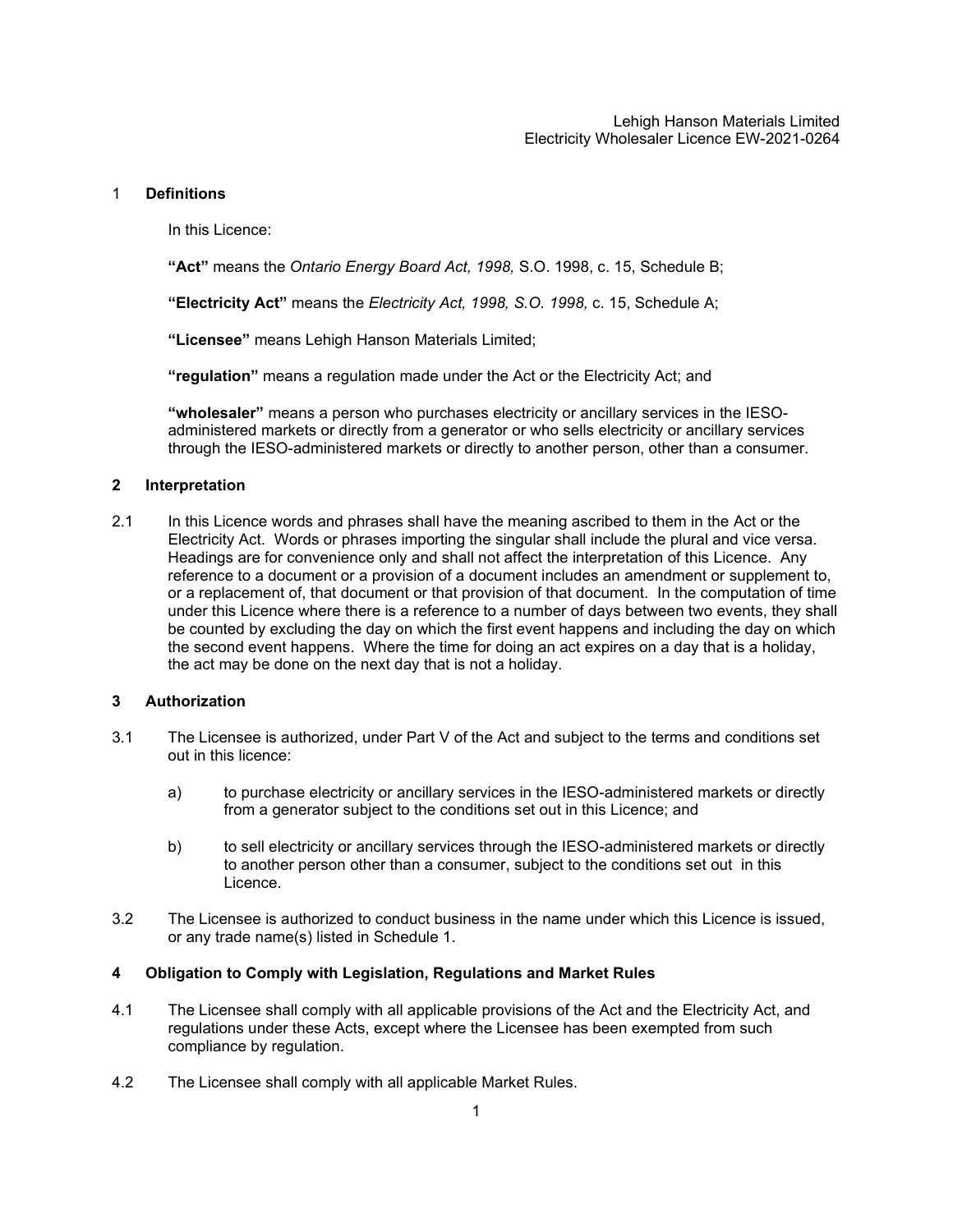#### Lehigh Hanson Materials Limited Electricity Wholesaler Licence EW-2021-0264

#### <span id="page-3-0"></span>**5 Provision of Information to the Board**

- 5.1 The Licensee shall maintain records of and provide, in the manner and form determined by the Board, such information as the Board may require from time to time.
- 5.2 Without limiting the generality of paragraph 5.1 the Licensee shall notify the Board of any material change in circumstances that adversely affects or is likely to adversely affect the business, operations or assets of the Licensee as soon as practicable, but in any event no more than twenty (20) days past the date upon which such change occurs.

#### <span id="page-3-1"></span>**6 Term of Licence**

6.1 This Licence shall take effect on May 5, 2022 and expire on May 4, 2027. The term of this Licence may be extended by the Board.

#### <span id="page-3-2"></span>**7 Fees and Assessments**

7.1 The Licensee shall pay all fees charged and amounts assessed by the Board.

#### <span id="page-3-3"></span>**8 Communication**

- 8.1 The Licensee shall designate a person that will act as a primary contact with the Board on matters related to this Licence. The Licensee shall notify the Board promptly should the contact details change.
- 8.2 All official communication relating to this Licence shall be in writing.
- 8.3 All written communication is to be regarded as having been given by the sender and received by the addressee:
	- a) when delivered in person to the addressee by hand, by registered mail or by courier;
	- b) ten (10) business days after the date of posting if the communication is sent by regular mail; or
	- c) when received by facsimile transmission by the addressee, according to the sender's transmission report.

#### <span id="page-3-4"></span>**9 Copies of the Licence**

- 9.1 The Licensee shall:
	- a) make a copy of this Licence available for inspection by members of the public at its head office and regional offices during normal business hours; and
	- b) provide a copy of this Licence to any person who requests it. The Licensee may impose a fair and reasonable charge for the cost of providing copies.